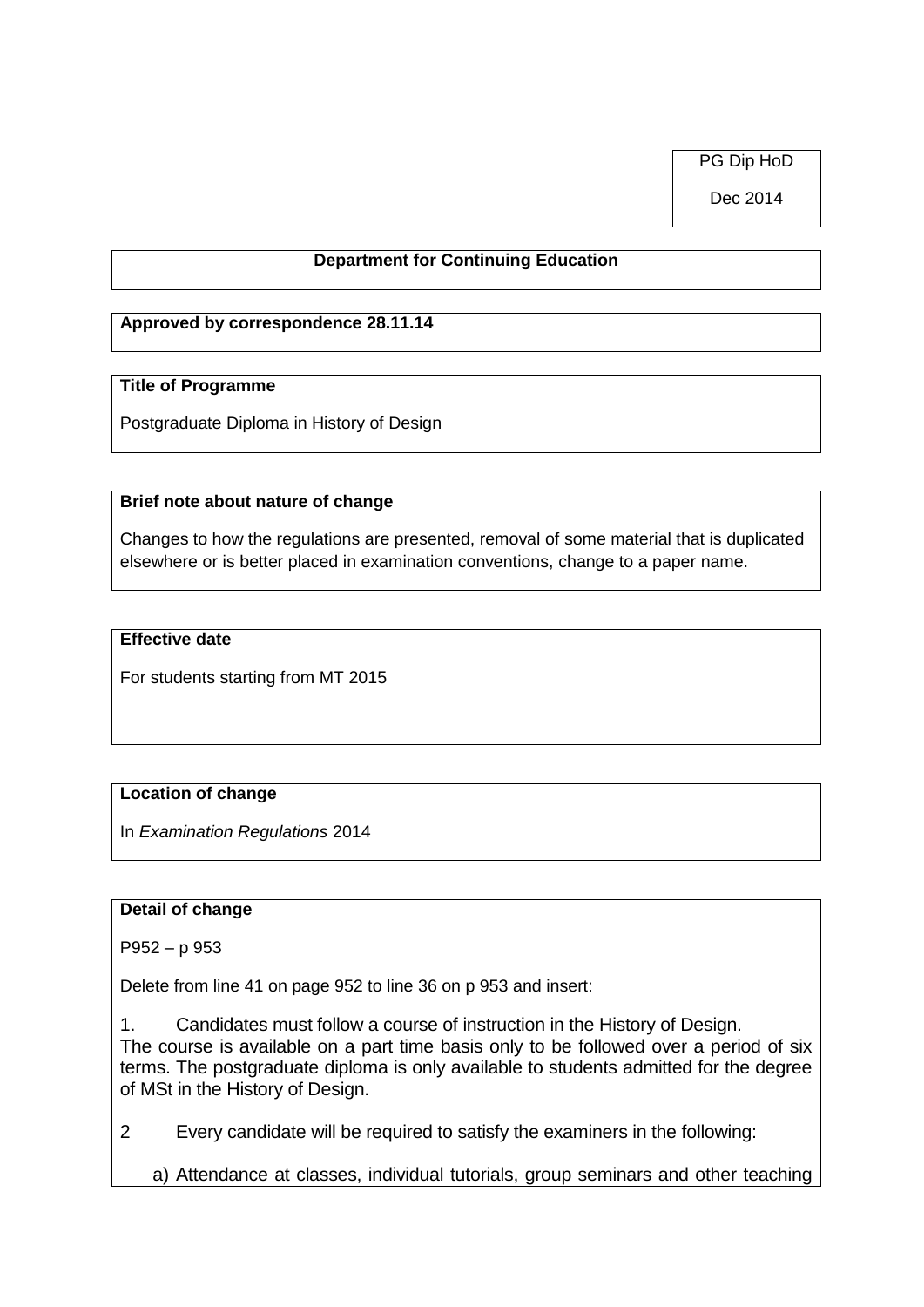sessions as required

b) A written assignment for each of the three papers taught in Year 1

- i. Materials and Techniques: an object case study of not more than 2,500 words
- ii. Historical Methods: a methodology and critical sources review) of not more than 3,000 words
- iii. A research project of not more than 5,000 words
- c) A written assignment of not more than 5,000 words for each of two Advanced papers selected from the Schedule below

Assignments under 2(b) and (c) shall be submitted, to the examiners c/o the Registry, Department for Continuing Education, 1 Wellington Square Oxford OX1 2JA ,in for consideration by such dates as the examiners shall determine and of which they shall notify candidates.

3 Each candidate must attend a *viva voce* examination when required to do so by the examiners.

4 The examiners may award a distinction for excellence in the Postgraduate Diploma.

5 Candidates who fail to satisfy the examiners in any part or parts of the examination may be permitted to resubmit work in respect of the part or parts of the examination which they have failed on not more than one occasion which shall normally be within one year of the original failure.

# **Schedule**

Advanced Papers are available in the following areas:

- *Decoration in Modern France*
- *The Arts and Crafts Tradition in Modern Britain*
- *Design in the Machine Age*
- *Design, Body, Environment*
- *Visual Cultures of the World Wars*
- *Academic Writing and Contemporary Practice\**
- *Early Period*
- Papers available to be shared with the existing MSc English Local History: A.7 *The social history of English architecture, 1870-1940*

A.8 *The English suburb, 1800-1939*

A.4 *English architecture 1500-1640*

\* This Advanced Paper will be assessed by means of two written assignments: a Documentation Project and a Critical Sources Review; each 1,500 words in length

Not all advanced papers will be available in any one year and the definitive list of advanced papers available in any one year will be